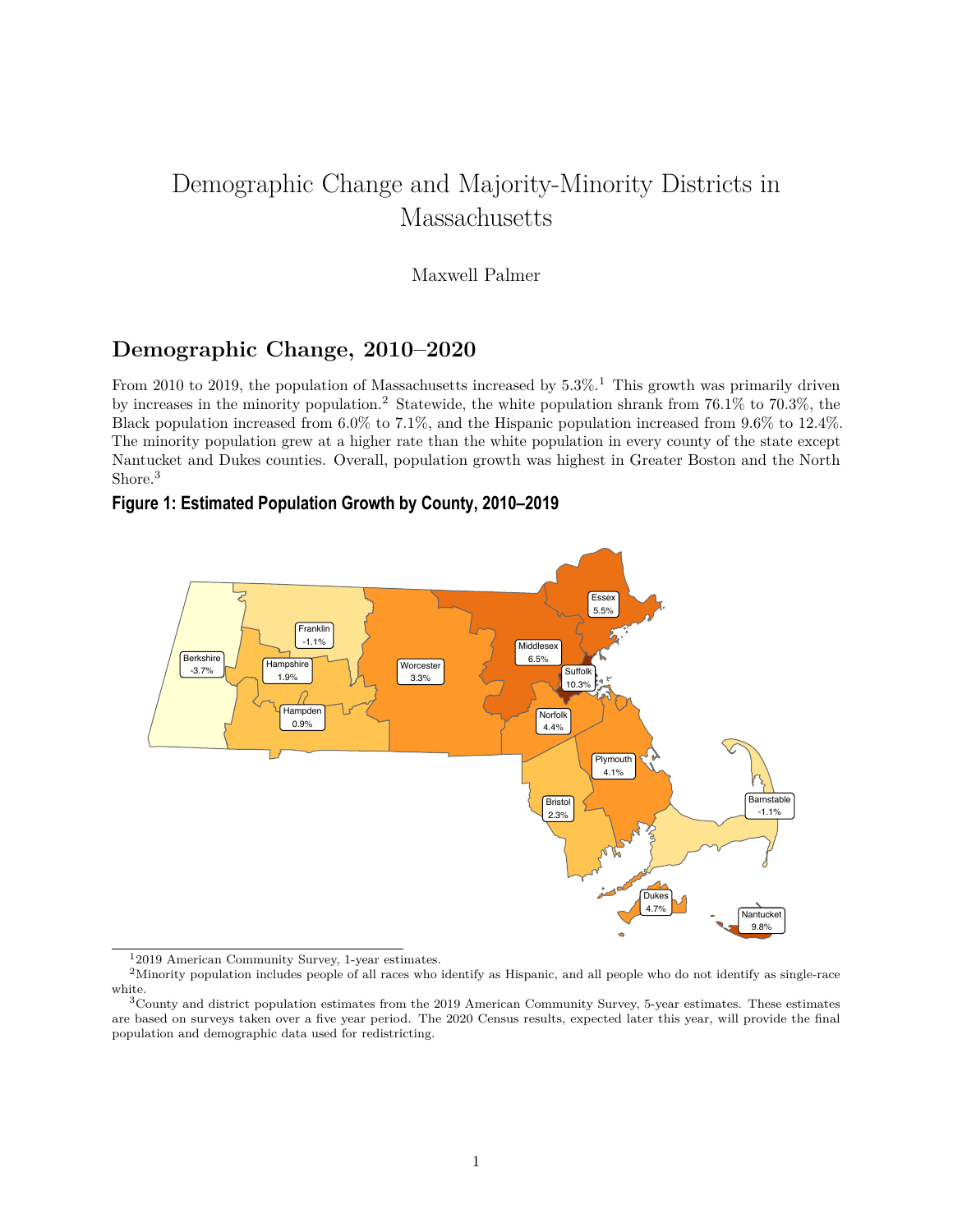## **Majority-Minority Districts in the State Legislature**

The Massachusetts House of Representatives has 160 members, each elected from a single-member district. In the 2012 redistricting process, the state adopted a map with twenty majority-minority districts, an increase from ten majority-minority districts under the previous plan.<sup>[4](#page-1-0)</sup> Of these twenty districts, three were majority-Black and four were majority-Hispanic. All twenty of these districts remain majority-minority now.

Demographic changes over the last decade have shifted five districts (9th Hampden, 28th Middlesex, 33rd Middlesex, 1st Norfolk, and 16th Worcester) from majority-white to majority-minority. With these shifts, there are now 25 majority-minority state house districts, of which 4 are majority-Black and 6 are majority-Hispanic. It is likely that most, if not all, of these districts can be preserved as majority-minority under the next redistricting plan. Additionally, three districts (10th Plymouth, 15th Suffolk, and 16th Suffolk) have at least 45% minority population. These districts may become majority-minority under the 2020 census due to continued demographic change, or it may be possible to draw new majority-minority districts using these districts as a starting point. Figure 2 illustrates the minority population shifts in the existing and potential majority-minority districts.



#### **Figure 2: Change in Minority Population for State House Majority-Minority Districts**

Arrows show change from 2010 to 2019. Labels indicate 2019 ACS minority populations.

The Massachusetts State Senate has forty districts, of which three were majority-minority under the plan

<span id="page-1-0"></span><sup>4</sup>*[Report from the Chairs of the Special Joint Committee on Redistricting](https://malegislature.gov/Content/Documents/Redistricting/Documents/ChairFinalReport.pdf)*, 2012.